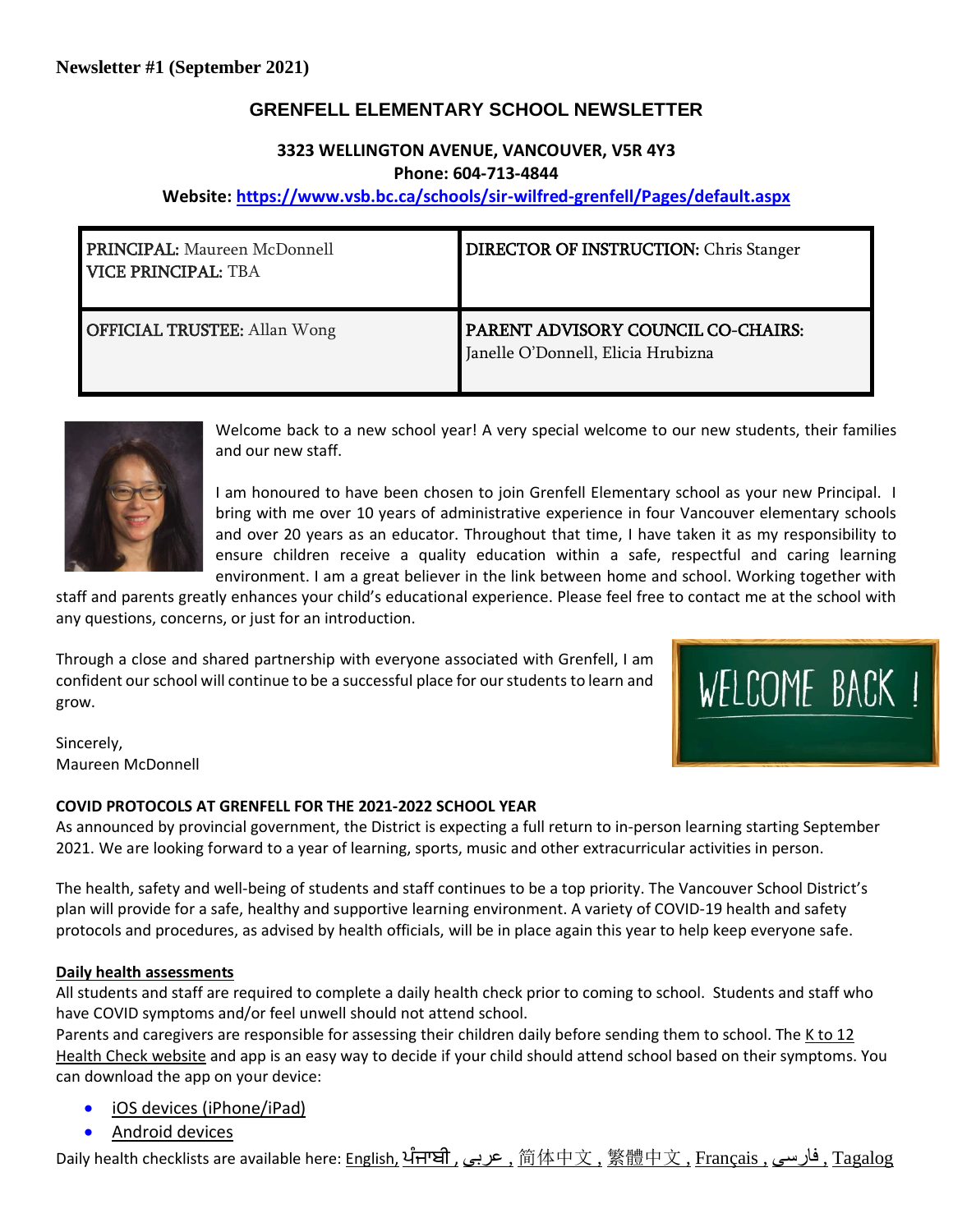### **If your child becomes ill while at school**

Any child experiencing COVID-19-like symptoms will be moved to a secluded space, such as a first-aid room or designated health room, where they will be supervised and supported by staff. Parents/guardians will be notified and advised to pick-up their child as soon as possible.

Please ensure that the school has your current contact information, including emergency contact information, to ensure timely pick-up.

### **Wearing masks**

As required in provincial guidelines, all staff, students in grades 4 to 12 and visitors are required to wear masks in all indoor areas, including:

- At their desks
- On school buses

### Exceptions include:

- A person who cannot tolerate wearing a mask for health or behavioural reasons
- A person unable to put on or remove a mask without the assistance of another person
- If the mask is removed temporarily for the purposes of identifying the person wearing it
- If the mask is removed temporarily to engage in an educational activity that cannot be performed while wearing a mask.
- If a person is eating or drinking
- If a person is behind a barrier
- While providing a service to a person with a disability or diverse ability (for example, a hearing impairment), where visual cues, facial expressions and/or lip reading/movements are important.

Students in Kindergarten to Grade 3 are encouraged to wear a mask indoors while in school and on school buses.

#### **Hand hygiene and respiratory etiquette**

School staff will continue to focus on the importance of frequent hand washing (hand sanitizing) and of proper respiratory etiquette, such as coughing/sneezing into your sleeve or into a tissue. Over the past several months the district has replaced faucets in all Vancouver schools to enable proper hand washing. Schools have also been provided with hand sanitizing stations for common areas, classrooms without sinks and at entry and exit locations.

#### **Cleaning and disinfecting schools**

Like last year, enhanced cleaning and disinfecting will take place in every school in the district. This will include ensuring that all frequently touched surfaces are cleaned and disinfected at least once every 24-hours.

#### **School Visitors**

Schools in Vancouver will continue to welcome in-person visitors by appointment only. If you would like to make an inperson appointment, please contact the school office. All visitors are required to wear a mask, complete a daily health check, and follow all COVID-safety guidelines.

#### **Keeping your distance**

Schools will continue to create space between students. This will include management of the movement of students in common areas such as hallways, in order to prevent crowding. Students will also be reminded to respect the personal space of others, to keep distance between themselves and others, and, to spread out as much as possible. We will also continue to take students outdoors, as much as possible, to engage in learning opportunities.

#### **Ventilation**

Over the past year, significant improvements to ventilation systems have been made at all schools. This work has included making repairs and upgrades to mechanical systems, replacing and upgrading filters, setting controls to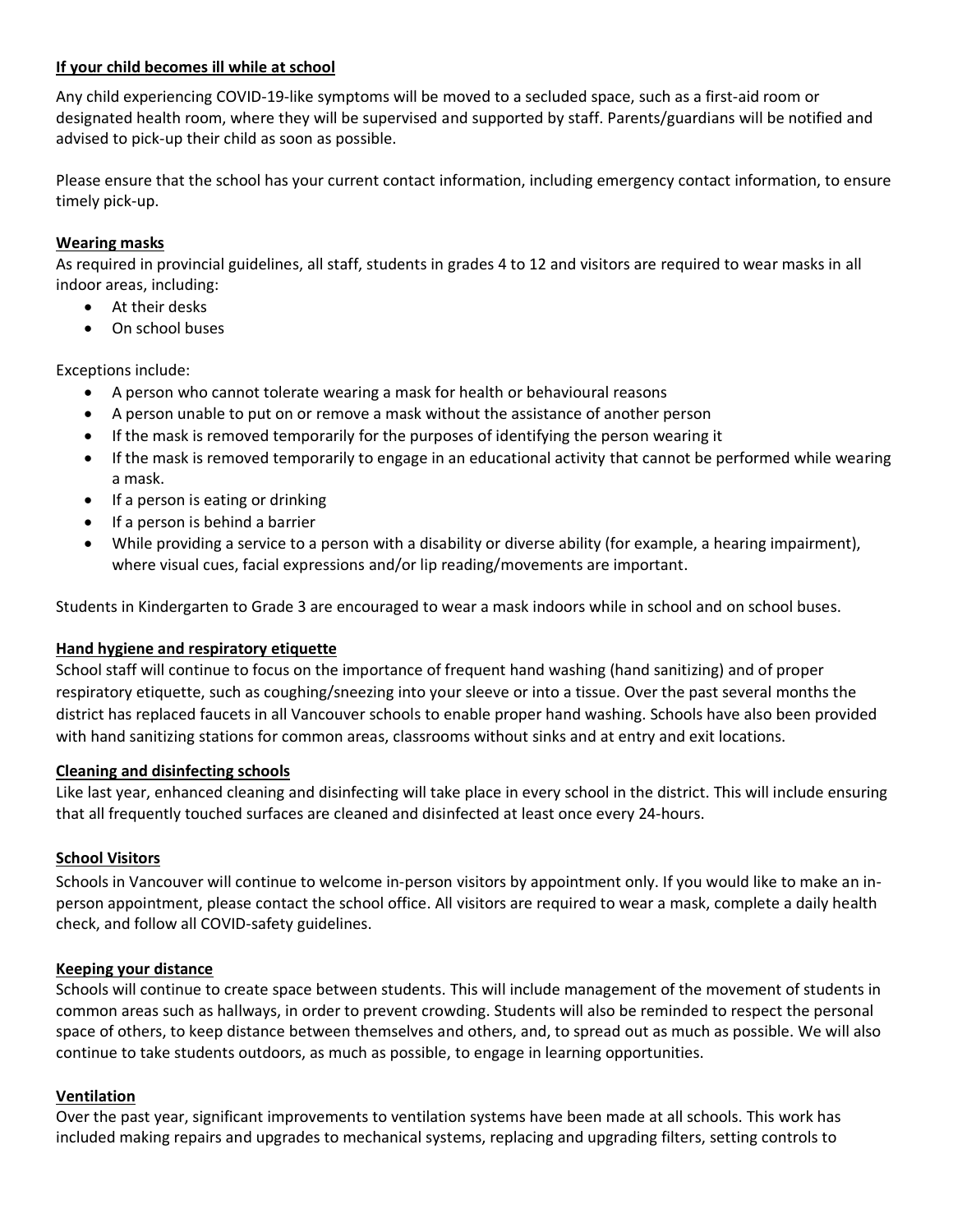maximize the intake of outside air into learning spaces. Work has also been done to make sure windows in learning spaces can be opened to provide good ventilation.

### **More information**

More information about plans and guidelines to keep schools in British Columbia open and safe can be found [here.](https://www2.gov.bc.ca/gov/content/education-training/k-12/covid-19-safe-schools) The district continues to encourage everyone who is eligible to be fully vaccinated against COVID-19. Details about vaccinations are available [here.](http://www.vch.ca/covid-19/covid-19-vaccine)

### **STAFFING UPDATE**

Ms. Van Wyck, the vice principal for the past three years has been promoted to principal at Lord Elementary. Congratulations Ms. Van Wyck! You will be missed.

I am excited to introduce several new staff members to our staff: Mr. Perry Buchan, Resource Teacher; Ms. Kerri Moore, Student Support Worker; Mr. Inderjeet Sandhu, Student Support worker; Mr. Mark Wong, Student Support Worker and Mr. Milo Wu, School Counsellor.



### **THE FIRST WEEK OF SCHOOL**

The first day of school for students will be **Wednesday, September 8 th** . Students from Grade 1 to 7 will attend school from 9:00 to 10:00 am. Students are reminded to line up outside (same line up spots as last year) to meet their teachers. Students will be with their last year's teachers during the first week of school. We are anticipating moving students to their new classes the second week of school. More information will be communicated to parents when we are ready to move students to their new classes.

### **KINDERGARTEN STUDENTS**



Kindergarten students will be following a gradual entry schedule. The schedule was sent to all families, but please contact the office if you need a copy. **NEW KINDERGARTENERS WILL REPORT TO SCHOOL ON THURSDAY, SEPTEMBER 9 TH . Please refer to your child's gradual entry calendar for start and end time.** Please meet the teachers at the designated cone along the windows near the basketball court for drop off and pick up.

### **NOTICE OF LATE RETURN**

In order to maintain a space for your child, be sure to inform the school if your child will not be at school during the week. Please note that we cannot save a space for your child past September 24<sup>th</sup>, 2021.

### **SEPTEMBER 30TH NATIONAL DAY FOR TRUTH AND RECONCILIATION**

Following federal legislation to mark September 30 as the National Day for Truth and Reconciliation, and the provincial government announcement to make it a day of commemoration, all schools and work sites in the Vancouver School District will be closed on this day. This is a day to reflect on the impact of past practice that resulted in the establishment of the residential school system in Canada and the deaths of countless Indigenous children. Students do not attend school on Thursday, September 30<sup>th</sup>.

#### **SCHOOL NEWSLETTER**

Newsletters will be published monthly and will be emailed during the first week of each month. You can also check our website for information and events at **<https://www.vsb.bc.ca/schools/sir-wilfred-grenfell/Pages/default.aspx>**. As newsletters and other important correspondence will be sent out via email, please be sure to update us if you change your email address over the school year. This first newsletter is the only one that will be distributed as hard copy.

#### **STUDENT SAFETY**

Our school day begins at 9:00 am and ends at 3:03 pm. For your child's safety, please do not leave your child unattended on the playground prior to the start of the school day. Please pick up your child promptly at the end of the school day.